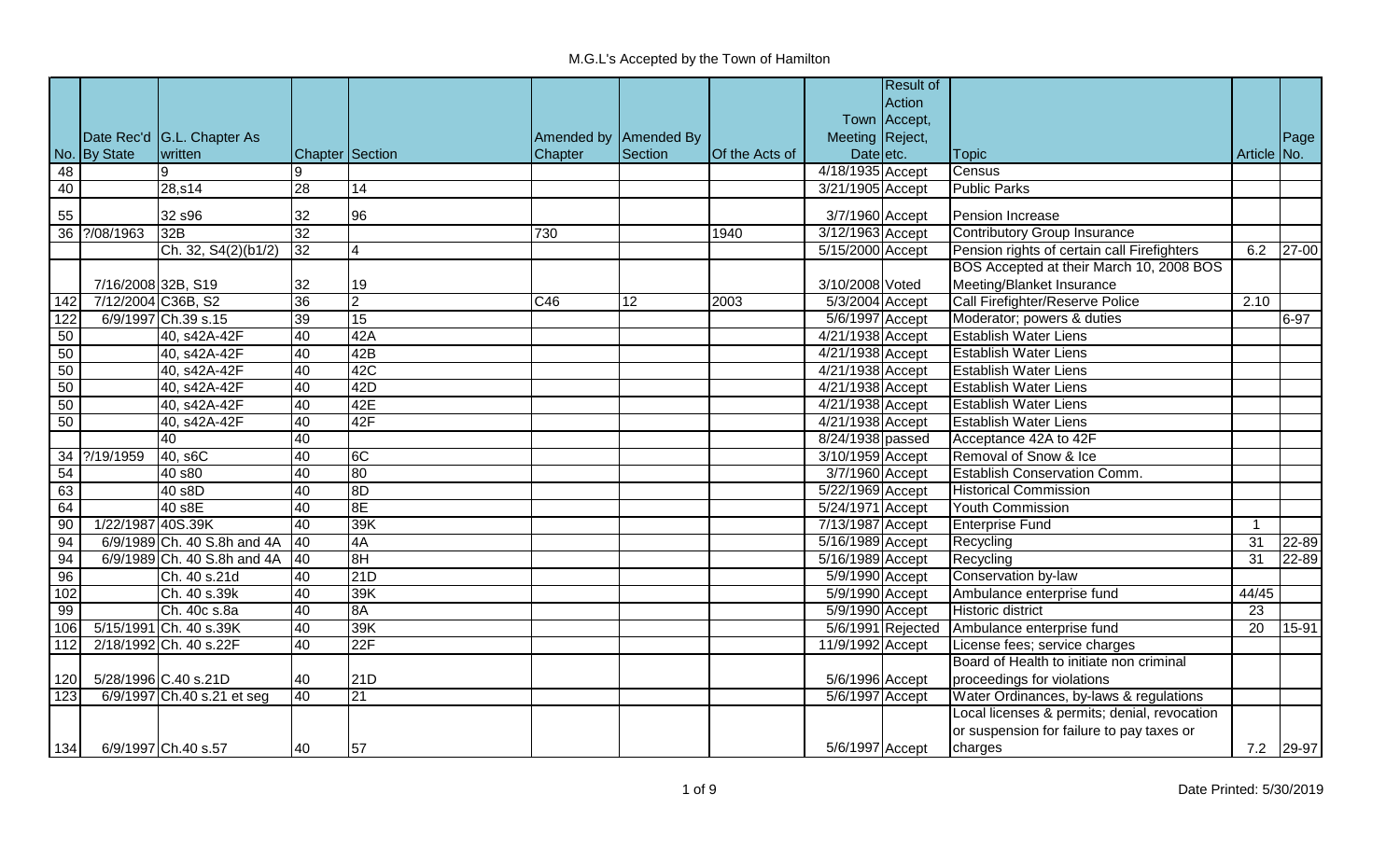|                 |                  |                                       |                        |                |                       |                |                |                   | <b>Result of</b> |                                           |                 |          |
|-----------------|------------------|---------------------------------------|------------------------|----------------|-----------------------|----------------|----------------|-------------------|------------------|-------------------------------------------|-----------------|----------|
|                 |                  |                                       |                        |                |                       |                |                |                   | Action           |                                           |                 |          |
|                 |                  |                                       |                        |                |                       |                |                |                   | Town Accept,     |                                           |                 |          |
|                 |                  | Date Rec'd G.L. Chapter As<br>written |                        |                | Amended by Amended By | <b>Section</b> |                | Meeting Reject,   |                  |                                           |                 | Page     |
|                 | No. By State     |                                       | <b>Chapter Section</b> |                | Chapter               |                | Of the Acts of | Date etc.         |                  | Topic                                     | Article No.     |          |
| 135             |                  | 6/9/1997 Ch.40 s.15C                  | 40                     | <b>15C</b>     |                       |                |                | 5/6/1997 Accept   |                  | Scenic roads: designation and improvement | 7.7             |          |
|                 |                  |                                       |                        |                |                       |                |                |                   |                  | Penalties: non-criminal disposition of    |                 |          |
| 126             |                  | 6/9/1997 Ch.40 s.21D                  | 40                     | 21D            |                       |                |                | 5/6/1997 Accept   |                  | ordinances, by-laws, etc.                 |                 | 24-97    |
|                 |                  |                                       |                        |                |                       |                |                |                   |                  |                                           |                 |          |
| 136             | 5/20/1998 S6 C40 |                                       | 40                     | 16             |                       |                |                | 5/14/1998 Accept  |                  | Removal of Snow and Ice from private ways | $\overline{2}$  |          |
|                 |                  | 40                                    | 40                     | 8G             |                       |                |                | 5/7/2003          |                  | police mutual aid agreements              | $4 - 12$        | 29       |
| 147             |                  | C40, S8g                              | 40                     | 8G             |                       |                |                | 5/7/2003 Accept   |                  | <b>Police Mutual Aid Agreements</b>       | $4 - 12$        | 29-03    |
|                 | 12/10/2009 40    |                                       | 40                     | $42G-I$        |                       |                |                | 10/17/2009 Accept |                  | Water                                     | $5-3$           |          |
|                 | 12/10/2009 40    |                                       | 40                     | 42J            |                       |                |                | 10/17/2009 Accept |                  | Water                                     | $5-4$           |          |
|                 | 6/11/2010 40     |                                       | 40                     | 5B             |                       |                |                | 5/8/2010 Accept   |                  | <b>Meals Tax Stabilization Fund</b>       | $4 - 4$         |          |
|                 | 6/14/2011 40     |                                       | 40                     | 22             |                       |                |                | 5/14/2011 Accept  |                  | Winter Storm Parking Ban                  | $4 - 1$         |          |
|                 |                  |                                       |                        |                |                       |                |                |                   |                  | Adopt By-Law to Provide Water through     |                 |          |
|                 |                  | 40                                    | 40                     | 39H            |                       |                |                | 10/13/2012 Accept |                  | <b>Mutual Aid</b>                         | $4 - 1$         |          |
|                 |                  | 40                                    | 40                     | 6 <sub>B</sub> |                       |                |                | 5/15/2008 Accept  |                  | uniforms for police and fire              | $4 - 2$         |          |
|                 |                  | 40                                    | 40                     | 6J & 6L        |                       |                |                | 5/15/2008 Accept  |                  | stormy weather work clothes               | $4 - 3$         |          |
| 46              |                  | $\overline{41}$ , s1                  | 41                     |                |                       |                |                | 4/6/1923 Accept   |                  | <b>Highway Surveyor</b>                   |                 |          |
|                 |                  | 41                                    | 41                     | 19             |                       |                |                | 3/10/1935 passed  |                  | Allowed Appt of Assist. Town clerk        |                 |          |
|                 |                  | 41                                    | 41                     | 106A           |                       |                |                | 3/2/1936 Accept   |                  | Town physician                            | 10 <sup>°</sup> | 95       |
|                 |                  | 41                                    | 41                     | 106A           |                       |                |                | 3/2/1936 passed   |                  | School physician to be town physician     |                 |          |
|                 |                  | 41                                    | 41                     | 37             |                       |                |                | 3/4/1940 passed   |                  | Collect past due water bills              |                 |          |
|                 |                  | $\overline{41}$                       | 41                     | 38A            |                       |                |                | 3/4/1940 Accept   |                  | Collector of taxes                        | $\overline{19}$ | 225      |
| 61              |                  | 41 s108C                              | 41                     | 108C           |                       |                |                | 5/18/1965 Accept  |                  | Est. Personnel Board                      |                 |          |
| $\overline{57}$ |                  | 41 69C-69F                            | 41                     | 69C            |                       |                |                | 5/20/1967 Accept  |                  | <b>Establish Public Works</b>             |                 |          |
| $\overline{57}$ |                  | 41 69C-69F                            | $\overline{41}$        | 69D            |                       |                |                | 5/20/1967 Accept  |                  | <b>Establish Public Works</b>             |                 |          |
| $\overline{57}$ |                  | 41 69C-69F                            | $\overline{41}$        | 69E            |                       |                |                | 5/20/1967 Accept  |                  | <b>Establish Public Works</b>             |                 |          |
| 57              |                  | 41 69C-69F                            | 41                     | 69F            |                       |                |                | 5/20/1967 Accept  |                  | <b>Establish Public Works</b>             |                 |          |
| 60              |                  | 41 s1                                 | 41                     |                |                       |                |                | 5/21/1968 Accept  |                  | <b>Establish Board of Health</b>          |                 |          |
| 69              |                  | 41, s61                               | 41                     | 61             |                       |                |                | 5/28/1975 Accept  |                  | <b>Financial Report-Town Accountant</b>   |                 |          |
| 76              |                  | 5/7/1986 Ch.41s.4A                    | 41                     | 4A             |                       |                |                | 5/13/1985 Accept  |                  | <b>Clerk to Selectmen</b>                 |                 |          |
| 82              |                  | Ch. 41, s108L                         | 41                     | 108L           |                       |                |                | 5/12/1986 Accept  |                  | Police Incentive Pay                      | $\overline{36}$ |          |
| 81              |                  | Ch. 41, s4A                           | 41                     | 4A             |                       |                |                | 5/12/1986 Accept  |                  | Clerk of the Board of Selectmen           | $\overline{18}$ |          |
| 88              |                  | 6/3/1987 Ch. 41, S97A                 | 41                     | 97A            |                       |                |                | 5/19/1987 Accept  |                  | Police Dept.                              | $\overline{35}$ |          |
| 92              |                  | 6/9/1989 Ch. 41 S.23a                 | 41                     | 23A            |                       |                |                | 5/15/1989 Accept  |                  | <b>Executive Secretary</b>                | 3               | $1 - 89$ |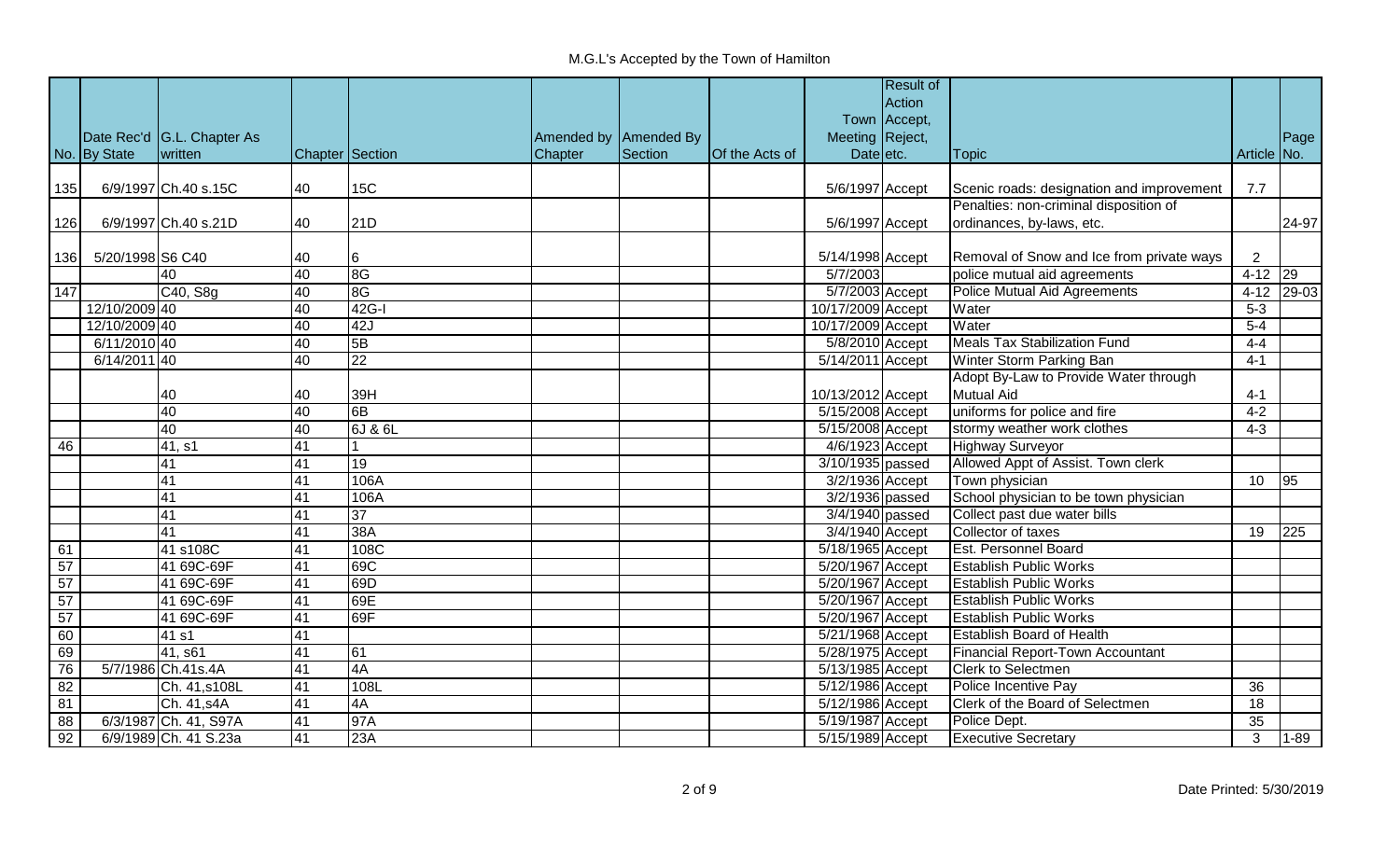|                  |                     |                              |                        |                    |                       |         |                |                    | <b>Result of</b> |                                               |                  |           |
|------------------|---------------------|------------------------------|------------------------|--------------------|-----------------------|---------|----------------|--------------------|------------------|-----------------------------------------------|------------------|-----------|
|                  |                     |                              |                        |                    |                       |         |                |                    | Action           |                                               |                  |           |
|                  |                     |                              |                        |                    |                       |         |                |                    | Town Accept,     |                                               |                  |           |
|                  |                     | Date Rec'd G.L. Chapter As   |                        |                    | Amended by Amended By |         |                | Meeting Reject,    |                  |                                               |                  | Page      |
|                  | No. By State        | written                      | <b>Chapter Section</b> |                    | Chapter               | Section | Of the Acts of | Date etc.          |                  | <b>Topic</b>                                  | Article No.      |           |
|                  |                     |                              |                        |                    |                       |         |                |                    |                  | Selectmen to act as Board of Public Works     |                  |           |
| 119              | 5/30/1996 C.41 s.21 |                              | 41                     | 21                 |                       |         |                | 5/16/1996 Accept   |                  | and to appoint Board of Health                | 4                | 33-96     |
| 124              |                     | 6/9/1997 Ch.41 s.69B         | 41                     | 69B                |                       |         |                | 5/6/1997 Accept    |                  | Water Commissioners; powers and duties        |                  | 23-97     |
| 138              |                     | 12/3/2000 C41, S41B          | 41                     |                    |                       |         |                | 11/27/2000 Accept  |                  | Employee pay deposit automatically            |                  |           |
|                  |                     | 5/22/2008 C41, S100 G1/4     | 41                     | 100G1/4            |                       |         |                | 5/6/2008 Accept    |                  | <b>Funeral Expenses for Police and Fire</b>   | 4.1              | $19 - 08$ |
|                  | 12/10/2009 41       |                              | 41                     |                    |                       |         |                | 5/4/2009 Accept    |                  | Increase number of Member - BOS               | $4 - 7$          |           |
|                  | 6/11/2010 41        |                              | 41                     | 110A               |                       |         |                | 5/8/2010 Accept    |                  | Town Offices Closed on Sundays                | $5-3$            |           |
|                  | Local Optior 41     |                              | $\overline{41}$        | 19K                |                       |         |                | 4/11/2015 Accept   |                  | <b>Certified Town Clerk Compensation</b>      | $4 - 5$          |           |
|                  |                     |                              |                        |                    |                       |         |                |                    |                  |                                               |                  |           |
|                  | Local Option 41     |                              | 41                     | 108P               |                       |         |                | 4/11/2015 Accept   |                  | Certified Collector/Treasurer Compensation    | $4-6$            |           |
|                  |                     | 41                           | 41                     | 100G1/4            |                       |         |                | 5/15/2008 Accept   |                  | funeral Expenses for Police and Fire          | $4 - 1$          |           |
|                  |                     | 41                           | $\overline{41}$        | 108L               |                       |         |                | 10/30/2010 Rescind |                  | rescind acceptance Quinn bill                 | $4 - 1$          |           |
|                  |                     | $\overline{41}$              | 41                     | 19K                |                       |         |                | 4/11/2015 Accept   |                  | <b>Certified Town Clerk Compensation</b>      | $4 - 5$          |           |
|                  |                     |                              |                        |                    |                       |         |                |                    |                  |                                               |                  |           |
|                  |                     | 41                           | 41                     | 108P               |                       |         |                | 4/11/2015 Accept   |                  | Certified Collector/Treasurer Compensation    | $4 - 6$          |           |
| 84               |                     | Ch. 44, s. 53F               | 44                     | 53F                |                       |         |                | 5/12/1986 Accept   |                  | <b>Compensating Balance</b>                   | 39               |           |
| $\overline{83}$  |                     | Ch. 44, s. 53C               | 44                     | 53C                |                       |         |                | 5/13/1986 Accept   |                  | Fund for paid details                         | 37               |           |
|                  |                     |                              |                        |                    |                       |         |                |                    |                  | Annual Operating Costs; offset by estimated   |                  |           |
| 91               | 7/22/1987 44 S.53E  |                              | 44                     | 53E                |                       |         |                | 7/13/1987 Accept   |                  | receipts of user fees.                        | $\overline{2}$   |           |
|                  |                     |                              |                        |                    |                       |         |                |                    |                  | Establish a revolving fund for recreation and |                  |           |
| 115              |                     | 12/7/1993 Ch. 44, s.53D      | 44                     | 53D                |                       |         |                | 11/8/1993 Accept   |                  | park services                                 | 15               | 67-93     |
| 118              |                     | 5/16/1995 Ch.44 s.53E.5      | 44                     | 53E                |                       |         |                | 5/8/1995 Accept    |                  | Revolving funds-compost bins                  | $\overline{37}$  | $31 - 95$ |
| 121              |                     | 5/28/1996 C.44 s.53E.5       | 44                     | 53E                |                       |         |                | 5/6/1996 Accept    |                  | Compost Bin revolving fund                    |                  |           |
|                  |                     |                              |                        |                    |                       |         |                |                    |                  | Reauthorizaion of Rec & Park Revolving        |                  |           |
|                  | 12/10/2009 44       |                              | 44                     | 53E 1/2            |                       |         |                | 5/4/2009 Accept    |                  | Account                                       | $2 - 10$         |           |
|                  |                     |                              |                        |                    |                       |         |                |                    |                  | Recreation & Park Revolving Acct Appendix     |                  |           |
|                  | 6/11/2010 44        |                              | 44                     | 53E 1/2            |                       |         |                | 5/8/2010 Accept    |                  | G                                             | $2 - 13$         |           |
|                  | 6/14/2011 44        |                              | $\overline{44}$        | $53E$ 1/2          |                       |         |                | 5/14/2011 Accept   |                  | Annual Authorization of Revolving Funds       | $2 - 8$          |           |
|                  | 6/14/2011 44        |                              | 44                     | 7(22) and/or 8(24) |                       |         |                | 5/14/2011 Accept   |                  | Debt for capping landfill & Ballot Question   | $2 - 11$         |           |
|                  |                     |                              |                        |                    |                       |         |                |                    |                  | Compensation of certain heads of fire and     |                  |           |
|                  |                     | Ch. 48                       | 48                     | 57G                |                       |         |                | 5/6/1997 Accept    |                  | police departments                            |                  |           |
| 139              |                     | 9/19/2001 C48, S42, 43, & 44 | 48                     | 42                 |                       |         |                | 5/7/2001 Accept    |                  | <b>Strong Fire Chief Statute</b>              | 2.1              |           |
| 139              |                     | 9/19/2001 C48, S42, 43, & 44 | 48                     | 43                 |                       |         |                | 5/7/1999 Accept    |                  | <b>Strong Fire Chief Statute</b>              | $\overline{2.1}$ |           |
| $\overline{139}$ |                     | 9/19/2001 C48, S42, 43, & 44 | 48                     | 44                 |                       |         |                | 5/7/1999 Accept    |                  | Strong Fire Chief Statute                     | 2.1              |           |
|                  |                     | 48                           | 48                     | 42                 |                       |         |                | 5/7/2001 passes    |                  | Strong fire chief authority                   | $2 - 1$          | 8         |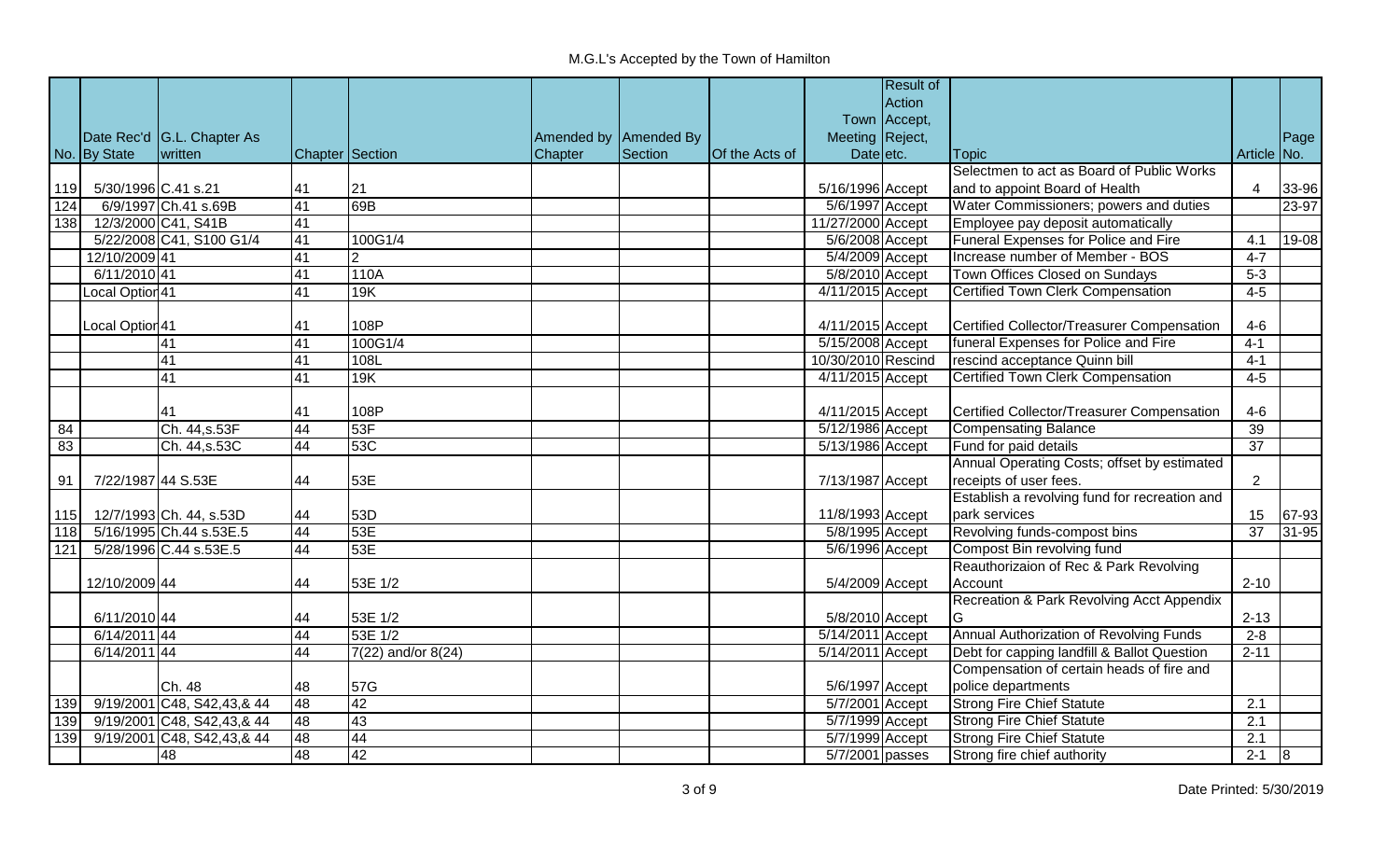|                 |                   |                              |                 |               |                       |         |                |                  | <b>Result of</b> |                                             |                 |           |
|-----------------|-------------------|------------------------------|-----------------|---------------|-----------------------|---------|----------------|------------------|------------------|---------------------------------------------|-----------------|-----------|
|                 |                   |                              |                 |               |                       |         |                |                  | Action           |                                             |                 |           |
|                 |                   |                              |                 |               |                       |         |                |                  | Town Accept,     |                                             |                 |           |
|                 |                   | Date Rec'd G.L. Chapter As   |                 |               | Amended by Amended By |         |                | Meeting Reject,  |                  |                                             |                 | Page      |
|                 | No. By State      | written                      | Chapter Section |               | <b>Chapter</b>        | Section | Of the Acts of | Date etc.        |                  | Topic                                       | Article No.     |           |
|                 |                   | 48                           | 48              | 43            |                       |         |                | 5/7/2001 passes  |                  | Strong fire chief authority                 | $2 - 1$         | 8         |
|                 |                   | 48                           | 48              | 44            |                       |         |                | 5/7/2001 passes  |                  | Strong fire chief authority                 | $2 - 1$         | l8        |
|                 | 12/10/2009 48     |                              | 48              | 57G           |                       |         |                | 5/4/2009 Accept  |                  | REVOKE Acceptance of MGL 48 s57G            | $4-5$           |           |
| 59              |                   | 53 s40                       | 53              | 40            |                       |         |                | 5/15/1962 Accept |                  | <b>Stabilization Fund</b>                   |                 |           |
| $\overline{21}$ | 11/24/1943 54     |                              | $\overline{54}$ |               |                       |         |                | 3/7/1938 Accept  |                  | <b>Absentee Voting</b>                      |                 |           |
| 62              |                   | 58 s7A                       | 58              | 7A            |                       |         |                | 5/18/1965 Accept |                  | <b>State Assessment System</b>              |                 |           |
|                 |                   |                              |                 |               |                       |         |                |                  |                  | By-Law Adoption-Tax Abatement and           |                 |           |
|                 |                   | 58                           | 58              | 8C            |                       |         |                | 11/4/2017 Accept |                  | Affordable Housing                          | $4 - 2$         |           |
| 68              |                   | 59, s38                      | 59              | 38            |                       |         |                | 5/26/1973 Accept |                  | Independent Appropriate                     |                 |           |
| 75              |                   | 6/21/1984 59, s5, Clause 17c | 59              | 5, CLAUSE 17C |                       |         |                | 5/14/1984 Accept |                  | Widow-aged person-minor exemption           | $\overline{18}$ |           |
| 74              |                   | 6/21/1984 59, s5, Clause 41B | 59              | 5, CLAUSE 41B |                       |         |                | 5/14/1984 Accept |                  | Elderly person's exemption                  | $\overline{17}$ | 12        |
| 80              |                   | Ch. 59, S5                   | 59              | 5, CLAUSE 37A | 37A                   |         |                | 5/12/1986 Accept |                  | <b>Exemption for Blind</b>                  | 11              |           |
| 86              |                   | 6/3/1987 59 S.5 Cl 17D       | 59              | 5, CLAUSE 17D |                       |         |                | 5/19/1987 Accept |                  | Widow-Aged Person-minor Abatement           | $\overline{32}$ |           |
| 85              |                   | 6/3/1987 59 S.5 Cl41C        | 59              | 5, CLAUSE 41C |                       |         |                | 5/19/1987 Accept |                  | <b>Elderly Abatement</b>                    | $\overline{31}$ |           |
| 140             |                   | C59, S5K                     | 59              | 5K            |                       |         |                | 5/7/2002 Accept  |                  | <b>Elder Tax Work-Off Abatement</b>         | $2 - 11$        | $22 - 02$ |
| 149             |                   | C59, S.54K                   | 59              | 54K           |                       |         |                | 5/5/2003 Accept  |                  | <b>Elder Tax Relief II</b>                  | 2.6             | $19 - 03$ |
| 141             |                   | 6/2/2003 C59, S5 17E         | 59              | 5, CLAUSE 17E |                       |         |                | 5/7/2003 Accept  |                  | <b>Elder Tax Relief I</b>                   | 2.5             | $19-03$   |
| 145             |                   | 6/14/2006 C59, S5, C154      | 59              | 5, CLAUSE 154 |                       |         |                | 5/3/2006 Accept  |                  | Minimum value of Personal Property          | 5.3             | 47-06     |
|                 |                   |                              |                 |               |                       |         |                |                  |                  | Lower age threshold for Existing elder      |                 |           |
|                 | 12/10/2009 59     |                              | 59              | 5 CL 41 C     |                       |         |                | 5/4/2009 Accept  |                  | Exemption                                   | $4 - 2$         |           |
|                 | 6/11/2010 59      |                              | 59              | 5K            |                       |         |                | 5/8/2010 Accept  |                  | Senior Property Tax Work-off Program        | $4 - 2$         |           |
|                 | 6/14/2011 59      |                              | 59              | 21C           |                       |         |                | 5/14/2011 Accept |                  | Debt for capping landfill & Ballot Question | $2 - 11$        |           |
|                 |                   |                              |                 |               |                       |         |                |                  |                  | Transfer from Capital Library to Capital    |                 |           |
|                 | 6/14/2011 59      |                              | 59              | 21(K)         |                       |         |                | 5/14/2011 Accept |                  | Landfill                                    | $2 - 13$        |           |
|                 | Local Option 59   |                              | 59              | 21A           |                       |         |                | 4/11/2015 Accept |                  | <b>Certified Assessor Compensation</b>      | $4 - 7$         |           |
|                 |                   |                              |                 |               |                       |         |                |                  |                  |                                             |                 |           |
|                 |                   | 59                           | 59              | 5, Cl. 54     |                       |         |                | 5/3/2006 Accept  |                  | establish minimum value personal property   | $5-3$           |           |
|                 |                   | 59                           | 59              | 21A           |                       |         |                | 4/11/2015 Accept |                  | <b>Certified Assessor Compensation</b>      | $4 - 7$         |           |
| $\overline{25}$ | 3/16/1951 71, s40 |                              | $\overline{71}$ | 40            |                       |         |                | 3/9/1948 Accept  |                  | <b>Equal Pay Teachers</b>                   |                 |           |
| $\overline{23}$ | 3/22/1950 71, s15 |                              | $\overline{71}$ | 15            |                       |         |                | 3/14/1950 Reject |                  | <b>Est. Regional School District</b>        |                 |           |
| 35              | ?/19/1959         | 71, s16-16I                  | $\overline{71}$ | 16            | 638                   |         | 1949           | 6/9/1959 Accept  |                  | <b>Est. Regional School District</b>        |                 |           |
| 35              | ?/19/1959         | 71, s16-16l                  | $\overline{71}$ | 16i           | 638                   |         | 1949           | 6/9/1959 Accept  |                  | <b>Est. Regional School District</b>        |                 |           |
|                 |                   | 77                           | 77              |               |                       |         | 1937           | 3/7/1938 Accept  |                  | Absentee Voting                             | 16              | 160       |
|                 | 14 12/21/1995 78  |                              | 78              |               | R.L.                  |         |                | 3/1/1902 Accept  |                  | <b>Cemetery Commissioners</b>               |                 |           |
|                 |                   |                              | $\overline{84}$ |               |                       |         | 2018           | 4/1/2017 Accept  |                  | Patton Homestead Special Fund               | $5-6$           |           |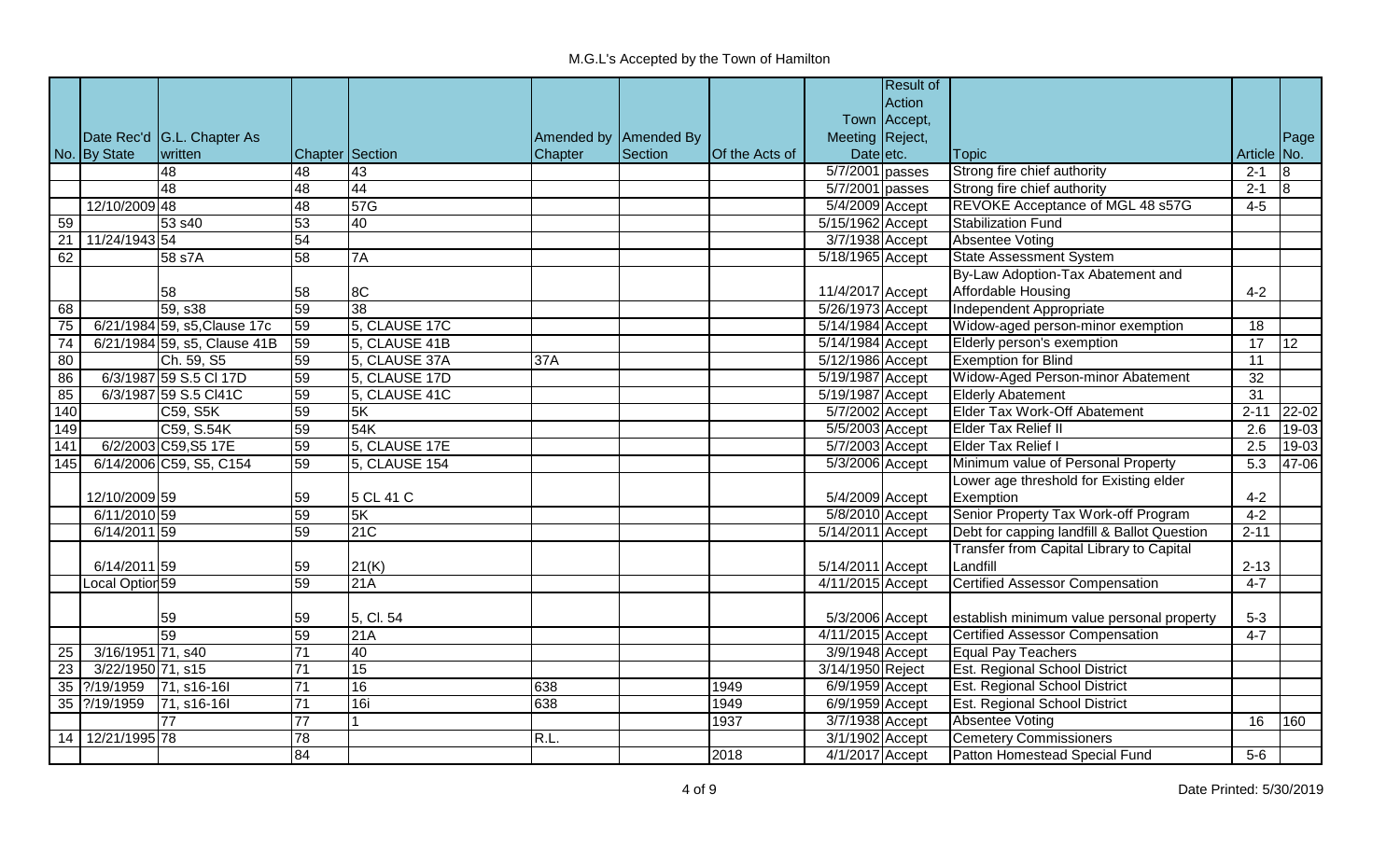|                 |                      |                            |                        |                           |                  |                       |                |                   | <b>Result of</b> |                                             |                |           |
|-----------------|----------------------|----------------------------|------------------------|---------------------------|------------------|-----------------------|----------------|-------------------|------------------|---------------------------------------------|----------------|-----------|
|                 |                      |                            |                        |                           |                  |                       |                |                   | Action           |                                             |                |           |
|                 |                      |                            |                        |                           |                  |                       |                |                   | Town Accept,     |                                             |                |           |
|                 |                      | Date Rec'd G.L. Chapter As |                        |                           |                  | Amended by Amended By |                | Meeting Reject,   |                  |                                             |                | Page      |
|                 | No. By State         | written                    | <b>Chapter Section</b> |                           | Chapter          | <b>Section</b>        | Of the Acts of | Date $etc.$       |                  | Topic                                       | Article No.    |           |
| 72              |                      | 1/4/1982 90 s20A, 20C-E    | 90                     | 20A                       |                  |                       |                | 12/29/1981 Accept |                  | "Parking"                                   | 3              |           |
| 72              |                      | 1/4/1982 90 s20A, 20C-E    | 90                     | 20C                       |                  |                       |                | 12/29/1981 Accept |                  | "Parking"                                   | 3              |           |
| $\overline{72}$ |                      | 1/4/1982 90 s20A, 20C-E    | 90                     | 20D                       |                  |                       |                | 12/29/1981 Accept |                  | "Parking"                                   | 3              |           |
| 72              |                      | 1/4/1982 90 s20A, 20C-E    | 90                     | 20E                       |                  |                       |                | 12/29/1981 Accept |                  | "Parking"                                   | 3              |           |
| 104             |                      | 5/15/1991 Ch. 90 s.34      | 90                     | 34                        |                  |                       |                | 5/6/1991 Accept   |                  | Highway construction                        | 10             | 13-91     |
| 109             | 5/17/1991 C. 90 S.34 |                            | 90                     | 34                        |                  |                       |                | 5/7/1991 Accept   |                  | <b>Highway Construction</b>                 |                |           |
| 39              |                      | 91, s26                    | $\overline{91}$        | 26                        |                  |                       |                | 3/19/1905 Accept  |                  | Moderator                                   |                |           |
|                 |                      |                            | 91                     | 9                         |                  |                       | 2010           | 4/6/2013 Accept   |                  | renew senior citizen tax exemption          | $5-2$          |           |
|                 | 144 11/22/2005       |                            | $\overline{97}$        |                           | C97              |                       | 2005           | 10/24/2005 Accept |                  | Affordable housing trust fund               | 7.0            | 84-05     |
|                 |                      |                            | 97                     |                           |                  |                       | 2005           | 10/17/2005 Accept |                  | establish Affordable Housing Trust Fund     | $\overline{7}$ |           |
| 65              |                      | 111 s27A                   | 111                    | 27A                       |                  |                       |                | 5/25/1972 Accept  |                  | <b>Est. Health District</b>                 |                |           |
|                 |                      | 114                        | 114                    | 19                        |                  |                       |                |                   |                  | 5/7/2003 No action Cemetery perpetual care  | $3-2$          |           |
|                 |                      |                            | 114                    |                           |                  |                       | 2009           | 5/4/2009 Accept   |                  | special act town manager                    | $5 - 1$        |           |
| 129             |                      | 6/9/1997 Ch.119 s.63       | 119                    | 63                        |                  |                       |                | 5/6/1997 Accept   |                  | Inducing or abetting delinquency of a child |                |           |
| 56              |                      | 121 26K                    | 121                    | 26K                       |                  |                       |                | 3/7/1960 Accept   |                  | <b>Establish Housing Authority</b>          |                |           |
| $\overline{1}$  |                      |                            | 121                    |                           | 121              |                       | 1884           | 5/17/1884         |                  | <b>First Congressional Society</b>          |                |           |
|                 |                      |                            |                        |                           |                  |                       |                |                   |                  | Removing the word MALE from                 |                |           |
|                 |                      | 130                        | 130                    |                           |                  |                       | 1915           |                   | N <sub>o</sub>   | qualifications of voters.                   |                | 137       |
| $\overline{22}$ |                      | 131, s5B                   | 131                    | 5B                        |                  |                       |                | 4/18/1905 Accept  |                  | <b>Steel Traps</b>                          |                |           |
|                 |                      | $\overline{131}$           | $\overline{131}$       | 114A Look up this in Book |                  |                       |                | 11/6/1934 passed  |                  | Humane Trapping of Animals                  |                |           |
|                 |                      | 131                        | 131                    | 5 Look up this in Book    |                  |                       |                | 11/6/1934 passed  |                  | proposed amendments                         |                |           |
|                 |                      | 131                        | 131                    | 5B Look up this in Book   |                  |                       |                | 11/6/1934 passed  |                  | proposed amendments                         |                |           |
|                 |                      | 131                        | 131                    | 5C Look up this in Book   |                  |                       |                | 11/6/1934 passed  |                  | Humane Trapping of Animals                  |                |           |
| 95              |                      | 5/15/1990 Ch. 131 s.40     | 131                    | 40                        | 287              | 54                    | 1989           | 5/8/1990 Accept   |                  | <b>Wetlands protection</b>                  | 16             | $12 - 90$ |
| 110             |                      | 5/17/1991 C. 131 S.40      | 131                    | 40                        | 287              | 54                    | 1989           | 5/7/1991 Accept   |                  | <b>Wetland Protection Act</b>               |                |           |
| $\overline{32}$ | 2/2/1958 136, s4B    |                            | 136                    | $\overline{AB}$           | 207              |                       | 1946           | 3/3/1958 Accept   |                  | Bowling Alley Licensed on Lord's Day        |                |           |
|                 |                      |                            |                        |                           |                  |                       |                |                   |                  | Town employees in Armed Forces Local        |                |           |
|                 | 143 11/17/2005       |                            | 137                    |                           | C <sub>137</sub> |                       | 2003           | 5/3/2005 Accept   |                  | Option                                      | 5.5            | 65-05     |
|                 |                      |                            | 137                    |                           |                  |                       | 2003           | 5/3/2005 Accept   |                  | town employees called to active duty        | $5 - 5$        |           |
|                 |                      |                            |                        |                           |                  |                       |                |                   |                  | Licenses authorizing sale of alcoholic      |                |           |
|                 |                      |                            |                        |                           |                  |                       |                |                   |                  | beverages to be drunk on the premises;      |                |           |
| 128             |                      | 6/9/1997 Ch.138 s.12       | 138                    | 12                        |                  |                       |                | 5/6/1997 Accept   |                  | suspension, revocation, hours of sale       |                |           |
|                 | 11/14/2011 138       |                            | 138                    | 33B                       |                  |                       |                | 10/22/2011 Accept |                  | Hours for Sunday & Holiday Alcohol Sales    | $5 - 1$        |           |
| 87              |                      | 6/3/1987 140S.147A         | 140                    | 147A                      |                  |                       |                | 5/19/1987 Accept  |                  | Local Dog Program Option                    | 34             |           |
|                 |                      | 140                        | 140                    |                           |                  |                       | 1915           |                   | <b>Yes</b>       | Impose Texes                                |                | 137       |
|                 |                      |                            |                        |                           |                  |                       |                |                   |                  |                                             |                |           |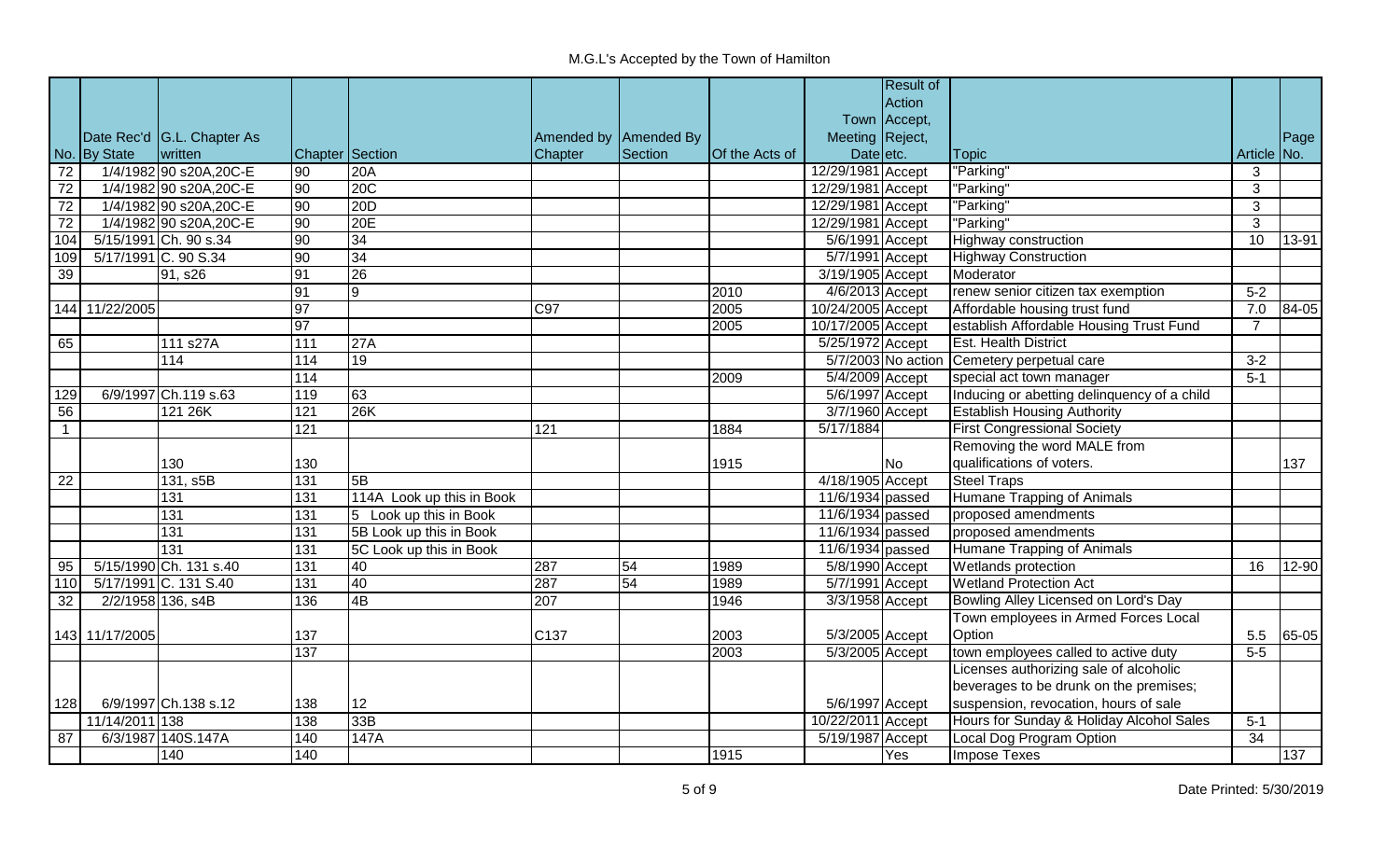|                 |                    |                            |                        |                     |         |                       |                |                   | <b>Result of</b> |                                               |                 |           |
|-----------------|--------------------|----------------------------|------------------------|---------------------|---------|-----------------------|----------------|-------------------|------------------|-----------------------------------------------|-----------------|-----------|
|                 |                    |                            |                        |                     |         |                       |                |                   | Action           |                                               |                 |           |
|                 |                    |                            |                        |                     |         |                       |                |                   | Town Accept,     |                                               |                 |           |
|                 |                    | Date Rec'd G.L. Chapter As |                        |                     |         | Amended by Amended By |                | Meeting Reject,   |                  |                                               |                 | Page      |
|                 | No. By State       | written                    | <b>Chapter Section</b> |                     | Chapter | Section               | Of the Acts of | Date $etc.$       |                  | Topic                                         | Article No.     |           |
| 19              | 12/21/1925 148, s6 |                            | $\overline{148}$       | 6                   |         |                       |                | 7/15/1921 Accept  |                  | <b>Fire Prevention</b>                        |                 |           |
| $\overline{73}$ |                    | 5/25/1982 148, s26C        | 148                    | 26C                 |         |                       |                | 12/29/1981 Accept |                  | Automatic Smoke or Heat Detectors             | 24              | 1981      |
| 79              |                    | Ch. 148                    | $\overline{148}$       |                     | 26G     |                       |                | 5/12/1986 Accept  |                  | Sprinkler Law                                 | 9               |           |
|                 |                    | 148                        | $\overline{148}$       | 26H                 |         |                       |                | 5/7/1990 Accept   |                  | Sprinkler systems                             | $\overline{26}$ | 14        |
|                 |                    | 148                        | 148                    | 261                 |         |                       |                | 5/7/1990 Accept   |                  | Sprinkler systems                             | $\overline{25}$ | 14        |
| 97              |                    | Ch. 148 s.261              | $\overline{148}$       | 261                 |         |                       |                | 5/9/1990 Accept   |                  | <b>Automatic Sprinklers</b>                   |                 |           |
| 98              |                    | Ch. 148 s. 26h             | 148                    | 26H                 |         |                       |                | 5/9/1990 Accept   |                  | Auto-sprinklers for boarding houses           | 25/26           |           |
| 116             |                    | 6/7/1994 Ch. 149 s.31-33   | 149                    | 31                  |         |                       |                | 5/9/1994 Accept   |                  | <b>Fair Labor Standards Act</b>               | 5               | $17 - 94$ |
| 116             |                    | 6/7/1994 Ch. 149 s.31-33   | 149                    | 32                  |         |                       |                | 5/9/1994 Accept   |                  | <b>Fair Labor Standards Act</b>               | 5               | $17 - 94$ |
| 116             |                    | 6/7/1994 Ch. 149 s.31-33   | 149                    | 33                  |         |                       |                | 5/9/1994 Accept   |                  | Fair Labor Standards Act                      | 5               | $17 - 94$ |
|                 |                    |                            |                        |                     |         |                       |                |                   |                  |                                               |                 |           |
|                 |                    |                            | 151                    |                     |         |                       | 2012           | 5/14/2011 Accept  |                  | Act relative to Hamilton Development Corp.    | $5 - 1$         |           |
|                 |                    |                            |                        |                     |         |                       |                |                   |                  | Providing for inclusion of certain elected or |                 |           |
|                 |                    |                            |                        |                     |         |                       |                |                   |                  | appointed officials in Workmen's              |                 |           |
| 37              | 1/30/1967 152, s69 |                            | 152                    | 69                  |         |                       |                | 3/6/1967 Accept   |                  | Compensation Act                              |                 |           |
|                 |                    | 164                        | 164                    | $\overline{134(a)}$ |         |                       |                | 4/2/2016 Accept   |                  | Authorize electrical aggregtion               | $5-2$           |           |
|                 |                    |                            |                        |                     |         |                       |                |                   |                  | Subdivision Revisions: land use or            |                 |           |
| 132             |                    | 6/9/1997 Ch.184 s.26       | 184                    | 26                  |         |                       |                | 5/6/1997 Accept   |                  | construction restrictions                     |                 |           |
|                 |                    |                            |                        |                     |         |                       |                |                   |                  | Subdivision revisions: defined restrictions;  |                 |           |
| 133             |                    | 6/9/1997 Ch.184 s.31-33    | 184                    | 31                  |         |                       |                | 5/6/1997 Accept   |                  | effect enforcement; acquisitions              |                 |           |
|                 |                    |                            |                        |                     |         |                       |                |                   |                  | Subdivision revisions: defined restrictions;  |                 |           |
| 133             |                    | 6/9/1997 Ch.184 s.31-33    | 184                    | 32                  |         |                       |                | 5/6/1997 Accept   |                  | effect enforcement; acquisitions              |                 |           |
|                 |                    |                            |                        |                     |         |                       |                |                   |                  | Subdivision revisions: defined restrictions;  |                 |           |
| 133             |                    | 6/9/1997 Ch.184 s.31-33    | 184                    | 33                  |         |                       |                | 5/6/1997 Accept   |                  | effect enforcement; acquisitions              |                 |           |
| 78              |                    | 5/7/1986 Ch. 188, s13      | 188                    | $\overline{13}$     |         |                       |                | 3/18/1986 Accept  |                  | <b>Professional Development Grant</b>         | 5               |           |
| 71              |                    |                            | 217                    |                     | 217     |                       | 1980           | 5/18/1981 Accept  |                  | Advertising of Certain Municipal Contracts    |                 |           |
|                 |                    | 245                        | 245                    | 41                  |         |                       | 1988           | 5/7/1990 Accept   |                  | <b>Subdivision Default Funds</b>              | $\overline{37}$ | 16        |
| 101             |                    | Ch. 245                    | 245                    |                     |         |                       | 1988           | 5/9/1990 Accept   |                  | Subdivision default funds                     | 37              |           |
|                 |                    | 262                        | 262                    | 34                  |         |                       |                | 3/18/1989 Accept  |                  | Schedule of fees                              | 26              | 19        |
| $\overline{93}$ |                    | 6/9/1989 Ch. 262 S.34      | 262                    | 34                  |         |                       |                | 5/16/1989 Accept  |                  | Fees                                          | $\overline{26}$ | 19-89     |
|                 |                    |                            |                        |                     |         |                       |                |                   |                  | Matter harmful to minors, dissemination;      |                 |           |
| 130             |                    | 6/9/1997 Ch.272 s.28       | 272                    | 28                  |         |                       |                | 5/6/1997 Accept   |                  | possession; defenses                          |                 |           |
| 131             |                    | 6/9/1997 Ch.272 s.31       | 272                    | 31                  |         |                       |                | 5/6/1997 Accept   |                  | Definitions applicable to section 28          |                 |           |
| 105             | 5/15/1991          |                            | 287                    |                     | 287     | 54                    | 1989           | 5/6/1991 Accept   |                  | Wetlands protection act                       | 24              | 16.91     |
| 103             | 5/15/1991          |                            | 291                    |                     | 291     |                       | 1990           | 5/6/1991 Accept   |                  | Enhanced 911 ???????????????                  |                 |           |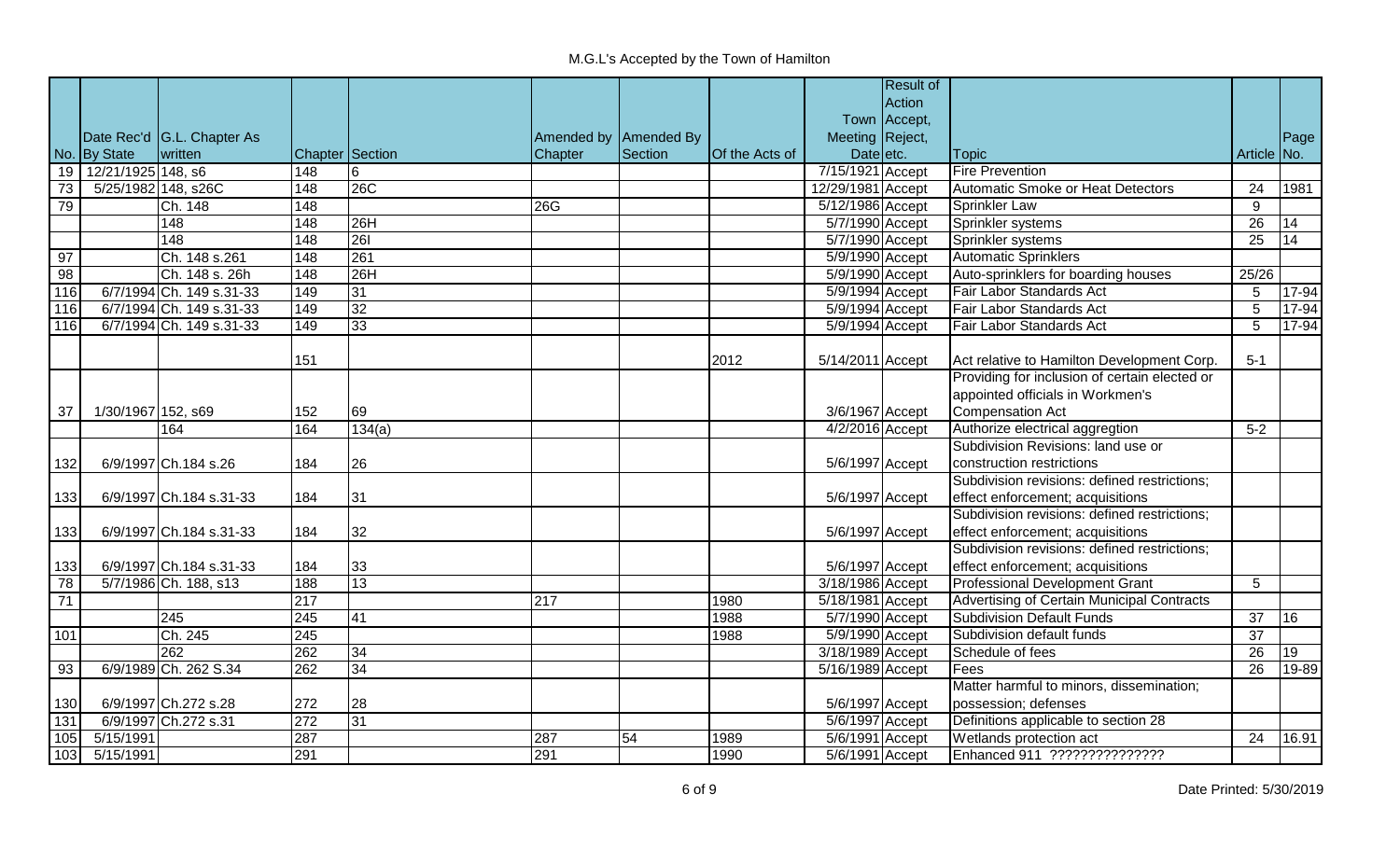|                 |               |                               |                        |                 |         |                       |                |                     | Result of         |                                               |                 |                |
|-----------------|---------------|-------------------------------|------------------------|-----------------|---------|-----------------------|----------------|---------------------|-------------------|-----------------------------------------------|-----------------|----------------|
|                 |               |                               |                        |                 |         |                       |                |                     | Action            |                                               |                 |                |
|                 |               |                               |                        |                 |         |                       |                |                     | Town Accept,      |                                               |                 |                |
|                 |               | Date Rec'd G.L. Chapter As    |                        |                 |         | Amended by Amended By |                | Meeting Reject,     |                   |                                               |                 | Page           |
|                 | No. By State  | written                       | <b>Chapter Section</b> |                 | Chapter | Section               | Of the Acts of | Date etc.           |                   | <b>Topic</b>                                  | Article No.     |                |
|                 |               |                               |                        |                 |         |                       |                |                     |                   | Enhance 9-1-1 Same as                         |                 |                |
|                 | 108 5/17/1991 |                               | 291                    |                 | 291     |                       | 1990           | 5/7/1991 Accept     |                   | 104????????????                               |                 | 12-91          |
| $\overline{11}$ | 12/21/1925    |                               | 382                    |                 | 382     |                       | 1871           | 3/12/1878 Accept    |                   | <b>Betterments</b>                            |                 |                |
| 113             | 5/7/1993      |                               | 399                    |                 | 399     |                       | 1992           | 5/3/1993 Accept     |                   | <b>Early Retirement</b>                       | 3               | 39-93          |
|                 |               | 427                           | 427                    |                 |         |                       |                |                     | passed            | proposed law allows suite of committees       |                 |                |
|                 |               | 427                           | 427                    |                 |         |                       |                |                     | passed            |                                               |                 |                |
|                 |               | 429                           | 429                    |                 |         |                       |                |                     | passed            |                                               |                 |                |
| 12              | 12/21/1925    |                               | 431                    |                 | 431     |                       | 1888           | 3/13/1894 Accept    |                   | School Supt.                                  |                 |                |
|                 |               | 468                           | 468                    |                 |         |                       |                |                     | passed            | proposed law allows suite of committees       |                 |                |
| 107             | 5/15/1991     |                               | 516                    |                 | 516     |                       | 1958           |                     | 5/6/1991 Rejected | Essex county mosquito project                 |                 | $\sqrt{21-91}$ |
|                 |               | 653                           | 653                    | 41              |         |                       | 1989           | 5/7/1990 Accept     |                   | Quarterly tax billing                         | $\overline{36}$ | 16             |
| 100             |               | Ch. 653 s.40                  | 653                    | 40              |         |                       | 1989           | 5/9/1990 Accept     |                   | Quarterly tax billing                         | 36              |                |
|                 |               |                               |                        |                 |         |                       |                |                     |                   | Assessors: Tax Base Growth, Assessment        |                 |                |
| 117             | 6/7/1994      |                               | 653                    |                 | 653     | 40                    | 1989           | 5/9/1994 Accept     |                   | Date Change                                   | 31              | 24-94          |
|                 |               |                               |                        |                 |         |                       |                |                     |                   | <b>Exempt Town-Binding Arbitration School</b> |                 |                |
| 67              |               | 150E, s7                      | 150 E                  |                 |         |                       |                | 5/25/1972 Accept    |                   | <b>Budgets</b>                                |                 |                |
|                 |               |                               |                        |                 |         |                       |                |                     |                   | Water emergency declaration, eminent          |                 |                |
| 125             |               | 6/9/1997 Ch.21G s.15-17       | 21 G                   | 15              |         |                       |                | 5/6/1997 Accept     |                   | domain; authority, notice, ordinances, etc.   |                 | 23-97          |
|                 |               |                               |                        |                 |         |                       |                |                     |                   | Water emergency declaration, eminent          |                 |                |
| 125             |               | 6/9/1997 Ch.21G s.15-17       | 21 G                   | 16              |         |                       |                | 5/6/1997 Accept     |                   | domain; authority, notice, ordinances, etc.   |                 | 23-97          |
|                 |               |                               |                        |                 |         |                       |                |                     |                   | Water emergency declaration, eminent          |                 |                |
| 125             |               | 6/9/1997 Ch.21G s.15-17       | 21G                    | 17              |         |                       |                | 5/6/1997 Accept     |                   | domain; authority, notice, ordinances, etc.   |                 | 23-97          |
| 89              |               | 6/3/1987 268A, S21            | 268A                   | $\overline{21}$ |         |                       |                | 5/19/1987 Accept    |                   | Fire Dept.                                    | 38              |                |
|                 |               | 111 11/13/1992 Ch. 32B s.9D.5 | 32B                    | 9 <sub>D</sub>  |         |                       |                | 11/9/1992 Accept    |                   | <b>Health Insurance</b>                       | 12              | 36-92          |
|                 | 114 ?/07/1993 | Ch. 32B s.18                  | 32B                    | $\overline{18}$ |         |                       |                | 5/3/1993 Accept     |                   | <b>Medex Program</b>                          |                 |                |
|                 | 6/14/2011 32B |                               | 32B                    | 20              |         |                       |                | 5/14/2011 Accept    |                   | <b>OPEB Trust Fund</b>                        | $2 - 9$         |                |
|                 |               | 32B                           | 32B                    | 20              | 15      |                       | 2016           | 4/6/2019 Accept     |                   | re-accept OPEB trust fund                     | $5 - 1$         |                |
|                 |               |                               |                        |                 |         |                       |                |                     |                   |                                               |                 |                |
|                 | 6/11/2010 32M |                               | 32M                    | 20              |         |                       |                | 5/8/2010 Accept     |                   | Other Post Employment Benefits Trust Fund     | $2 - 14$        |                |
|                 |               | 32N                           | 32N                    | 20              |         |                       |                | 5/8/2010 Accept     |                   | establish OPEB trust fund                     | $2 - 14$        |                |
|                 |               |                               |                        |                 |         |                       |                |                     |                   | Special permits for adult bookstores or       |                 |                |
| 127             |               | 6/9/1997 Ch.40A,s.9A          | 40 A                   | <b>9A</b>       |         |                       |                | 5/6/1997 Accept     |                   | motion picture theatres                       |                 | 25-97          |
| 66              |               | 40 <sup>C</sup>               | 40 C                   |                 |         |                       |                | 5/25/1972 Accept    |                   | <b>Est. Historic District</b>                 |                 |                |
|                 |               | 40A                           | 40A                    | 3               |         |                       |                | 10/22/2016 Rejected |                   | <b>Regulation Roosters</b>                    | $4 - 1$         |                |
| 137             |               | 5/10/1999 C43C, S11           | 43C                    | 11              |         |                       |                | 5/4/1999 Accept     |                   | Consolidated Dept. of Municipal Finance       | 4.4             |                |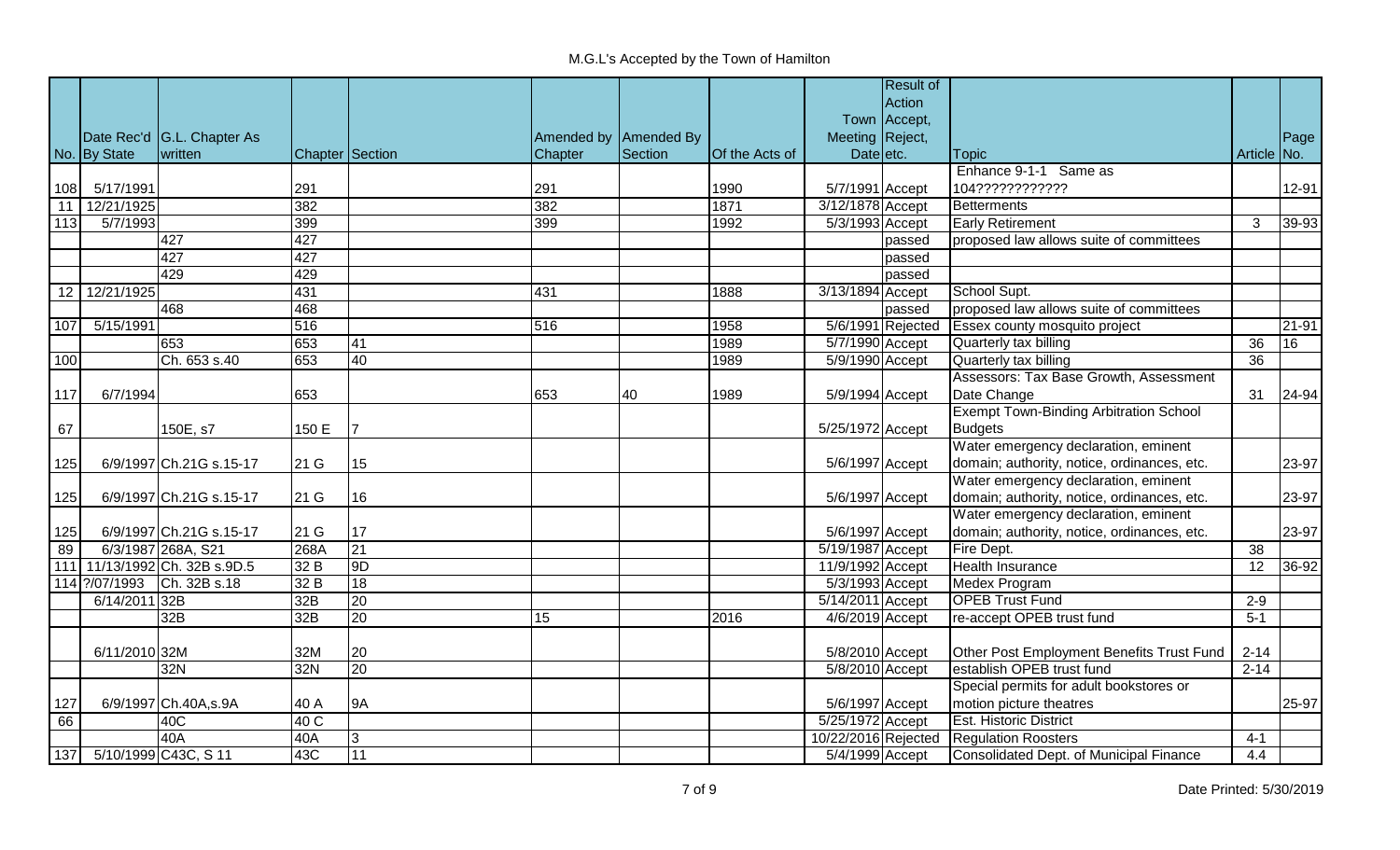|                         |               |                            |                 |                |         |                       |                |                   | <b>Result of</b> |                                        |             |                 |
|-------------------------|---------------|----------------------------|-----------------|----------------|---------|-----------------------|----------------|-------------------|------------------|----------------------------------------|-------------|-----------------|
|                         |               |                            |                 |                |         |                       |                |                   | Action           |                                        |             |                 |
|                         |               |                            |                 |                |         |                       |                |                   | Town Accept,     |                                        |             |                 |
|                         |               | Date Rec'd G.L. Chapter As |                 |                |         | Amended by Amended By |                | Meeting Reject,   |                  |                                        |             | Page            |
|                         | No. By State  | written                    | Chapter Section |                | Chapter | Section               | Of the Acts of | Date etc.         |                  | <b>Topic</b>                           | Article No. |                 |
|                         | 6/14/2011     | 43D                        | 43D             |                |         |                       |                | 5/14/2011 Accept  |                  | Landfill as Priority Development Site  | $5-2$       |                 |
|                         |               | 43D                        | 43D             |                |         |                       |                | 5/14/2011 Accept  |                  | expedited permitting landfill          | $5-2$       |                 |
|                         |               | 59                         | 5L              |                |         |                       |                | 5/8/2007 Accept   |                  | tax defermetns military personnel      | $5-4$       |                 |
|                         |               |                            |                 |                |         |                       |                |                   |                  | Former POW's exempt from Motor Vehicle |             |                 |
| 77                      |               | 5/7/1986 Ch. 60A, s1       | 60 A            |                |         |                       |                | 3/18/1986 Accept  |                  | <b>Excise Tax</b>                      | 3           |                 |
|                         | 6/11/2010 64L |                            | 64L             | 2(a)           |         |                       |                | 5/8/2010 Accept   |                  | <b>Meals Tax</b>                       | $4 - 3$     |                 |
|                         |               | 64L                        | 64L             | 2(a)           |         |                       |                | 5/8/2010 Accept   |                  | local meals tax                        | $4 - 3$     |                 |
|                         |               | 5/22/2008 Ch. 82A, S52     | 82A             | 52             |         |                       |                | 5/6/2008 Accept   |                  | <b>Trench Regulation</b>               |             |                 |
|                         |               | 94G                        | 94G             |                |         |                       |                | 11/4/2017 Accept  |                  | Marijuana Cultivation and Sales        | $3 - 1$     |                 |
| $\overline{2}$          | 10/1/1903     |                            |                 |                | 122     |                       | 1902           | 11/11/1902 Accept |                  | <b>Water Supply</b>                    | 15          | 103             |
| 15                      | 12/21/1925    |                            |                 |                | 49      |                       | R.L.           | 3/14/1905 Accept  |                  | Sidewalks assessments                  |             |                 |
| 41                      |               |                            |                 |                | 613     |                       | 1911           | 3/26/1905 Accept  |                  | <b>Isolated Hospital</b>               |             |                 |
| 42                      |               |                            |                 |                | 598     |                       | 1910           | 3/27/1905 Accept  |                  | Audit                                  |             |                 |
|                         |               | 807                        |                 |                | 807     |                       | 1913           | 3/28/1905 Accept  |                  | compensating laborers                  |             | 106             |
| 3                       | 1/21/1908     |                            |                 |                | 11      |                       | R.L.           | 3/2/1907 Accept   |                  | <b>Official Ballots</b>                | 8           | 225             |
| 16                      | 12/21/1925    |                            |                 |                | 346     |                       | 1902           | 3/12/1907 Accept  |                  | Moderator                              | 6           |                 |
| $\overline{17}$         | 12/21/1925    |                            |                 |                | 28      |                       | R.L.           | 3/12/1907 Accept  |                  | <b>Park Commission</b>                 |             |                 |
| $\overline{4}$          | 8/24/1912     |                            |                 |                | 109     |                       | 1911           | 7/10/1909 Accept  |                  | <b>Public Parks</b>                    | 6           | 479             |
| 53                      |               | 560 s367                   |                 | 367            |         |                       | 1907           | 3/24/1910 Accept  |                  | <b>Board of Selectmen</b>              |             |                 |
| $\overline{5}$          | 11/18/1912    |                            |                 |                | 503     |                       | 1912           | 11/5/1912 Accept  |                  | <b>Pensioning Laborers</b>             |             |                 |
| 13                      | 11/5/1913     |                            |                 |                | 807     |                       | 1913           | 11/4/1913 Accept  |                  | <b>Workmen's Compensation</b>          |             |                 |
|                         |               |                            |                 |                |         |                       | 1914           | 9/22/1914 Accept  |                  | relative to vacations                  |             | $\overline{72}$ |
|                         |               |                            |                 |                |         |                       | 1914           | 9/22/1914 Accept  |                  | Abolition of party enrolment           |             | $\overline{72}$ |
| 6                       | 11/4/1914     |                            |                 |                | 217     |                       | 1914           | 11/3/1914 Accept  |                  | <b>Laborers Vacation</b>               |             |                 |
| $\overline{7}$          |               |                            |                 |                | 688     |                       | 1914           | 11/3/1914 Accept  |                  | Saturday half holiday                  |             |                 |
| $\overline{\mathbf{8}}$ |               |                            |                 |                | 790     |                       | 1914           | 11/3/1914 Accept  |                  | <b>Party Enrollment</b>                |             |                 |
| $\overline{9}$          |               |                            |                 |                | 807     |                       | 1913           | 3/9/1915 Accept   |                  | <b>Workmen's Compensation</b>          |             |                 |
| 43                      |               |                            |                 |                | 645     |                       | 1913           | 3/29/1915 Accept  |                  | <b>Reserve Fund</b>                    |             |                 |
| 44                      |               |                            |                 |                | 624     |                       | 1910           | 3/29/1915 Accept  |                  | <b>Town Accountant</b>                 |             |                 |
| 45                      |               | 655, s1, 2, 3              |                 |                | 655     |                       | 1913           | 3/30/1916 Accept  |                  | 222                                    |             |                 |
| 45                      |               | 655, s1,2,3                |                 | $\overline{2}$ | 655     |                       | 1913           | 3/30/1916 Accept  |                  | 222                                    |             |                 |
| 45                      |               | 655, s1, 2, 3              |                 | 3              | 655     |                       | 1913           | 3/30/1916 Accept  |                  | $\overline{?}$                         |             |                 |
|                         |               | 293                        |                 |                | 293     |                       | 1916           | 6/27/1916 passed  |                  | Motor vehicle for hire licenses        |             | 178             |
| 10                      |               |                            |                 |                | 311     |                       | 1919           | 11/4/1919 Accept  |                  | <b>Continuation Schools</b>            |             |                 |
|                         |               | 368                        |                 |                | 368     |                       | 1921           | 11/7/1922 passed  |                  | voluntary corporations                 |             | 37              |